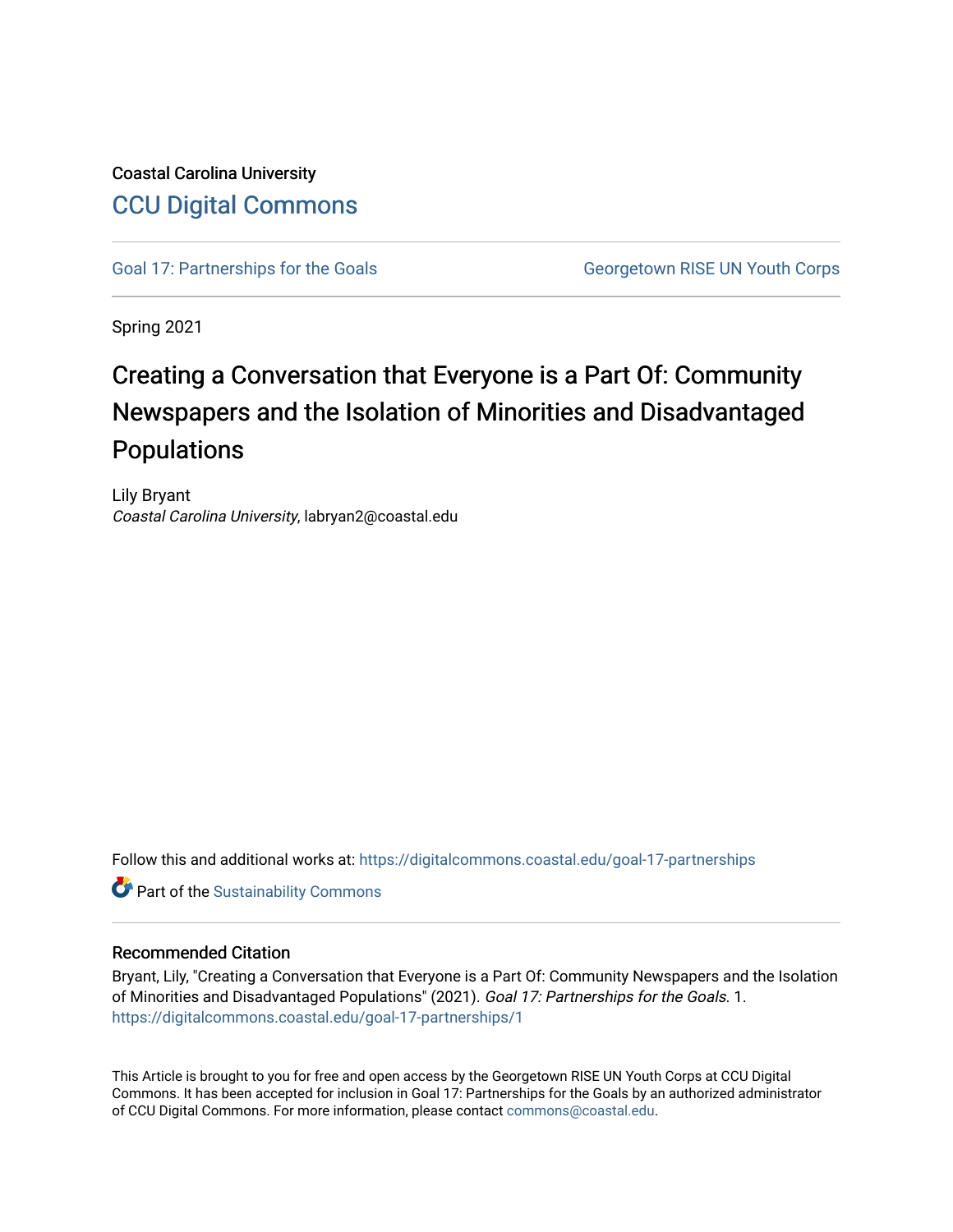Creating a Conversation that Everyone is a Part Of: Community Newspapers and the Isolation of Minorities and Disadvantaged Populations

Lily Bryant

POLI 491

April 28, 2021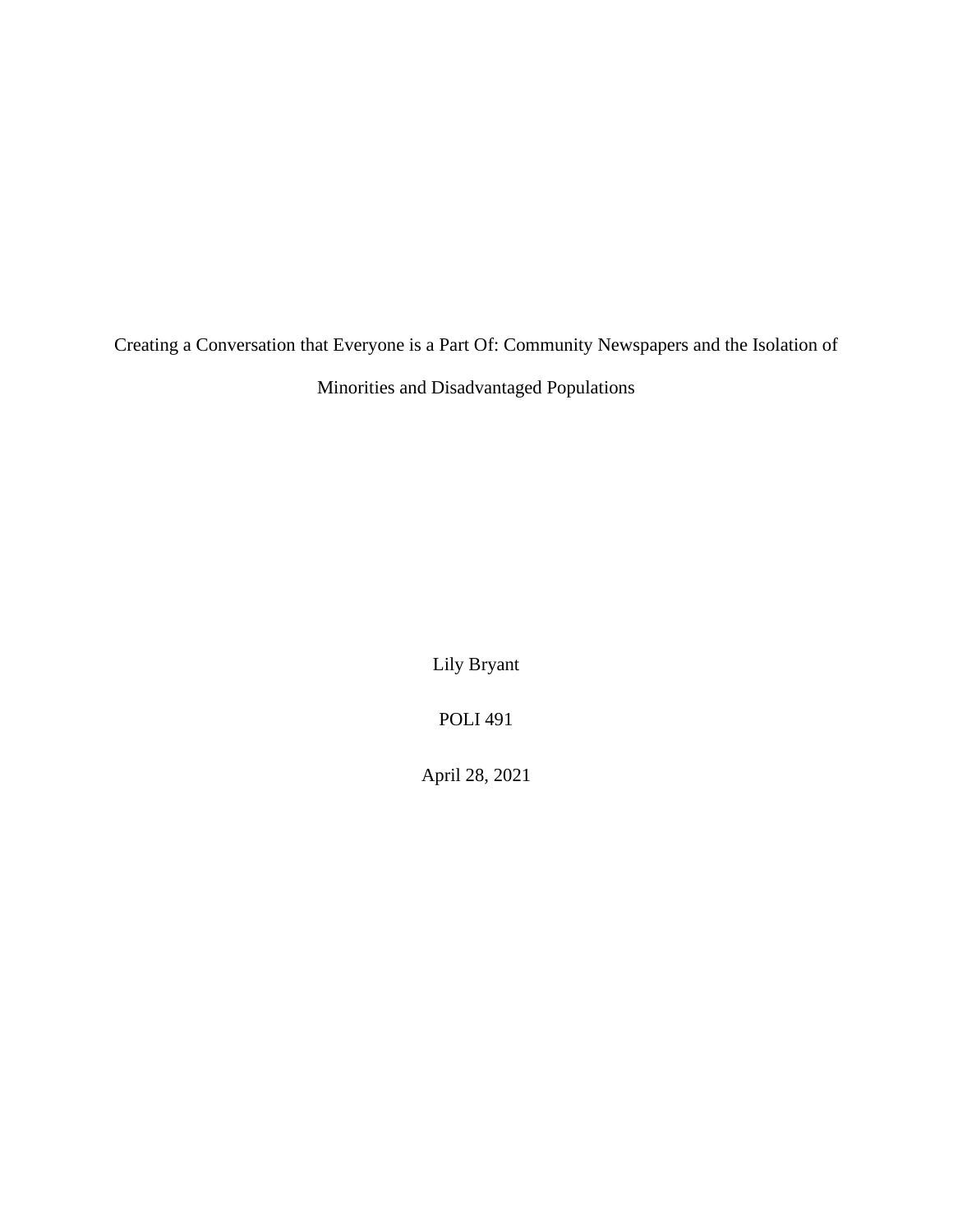#### **Introduction and Thesis:**

Community newspapers provide current events and news in a quick, accessible fashion for the communities in which they reside. As community newspapers focus on small areas rather than national or international news, they can give thorough coverage of all news in a local area that residents should be informed of. Community newspapers allow a public discussion of local happenings that invite readers to participate by writing letters to the editor and allow easily accessed education for members of the community to discuss privately or act on.

During my time at *The Coastal Observer*, I have become increasingly aware of the participatory nature of community newspapers as readers write to the editor in response to local news. In addition, the opinion column often expresses multiple viewpoints of readers on various issues described in past papers. By allowing local community members updates on development, zoning, education, poverty, and more, community newspapers are an essential tool in helping create sustainable communities by creating conversations about sustainability. Community newspapers allow an understanding of how every sustainable development goal is or is not represented in local communities and therefore help their community progress. It is only by creating several sustainable communities that we can create a sustainable world.

However, for sustainable development to succeed, it is important to ensure that all people receive equitable attention for progress to be non-discriminatory. Community newspapers serve as a key tool to develop and understand equity as a source of information and participation within a local area. From analyzing the opinion articles submitted to *The Coastal Observer* over a six-month period, a conclusion can be formed about the focus of the local community on issues throughout the six months. Through my research, I will be discussing the focus of opinion articles within *The Coastal Observer* to determine how often community members are focusing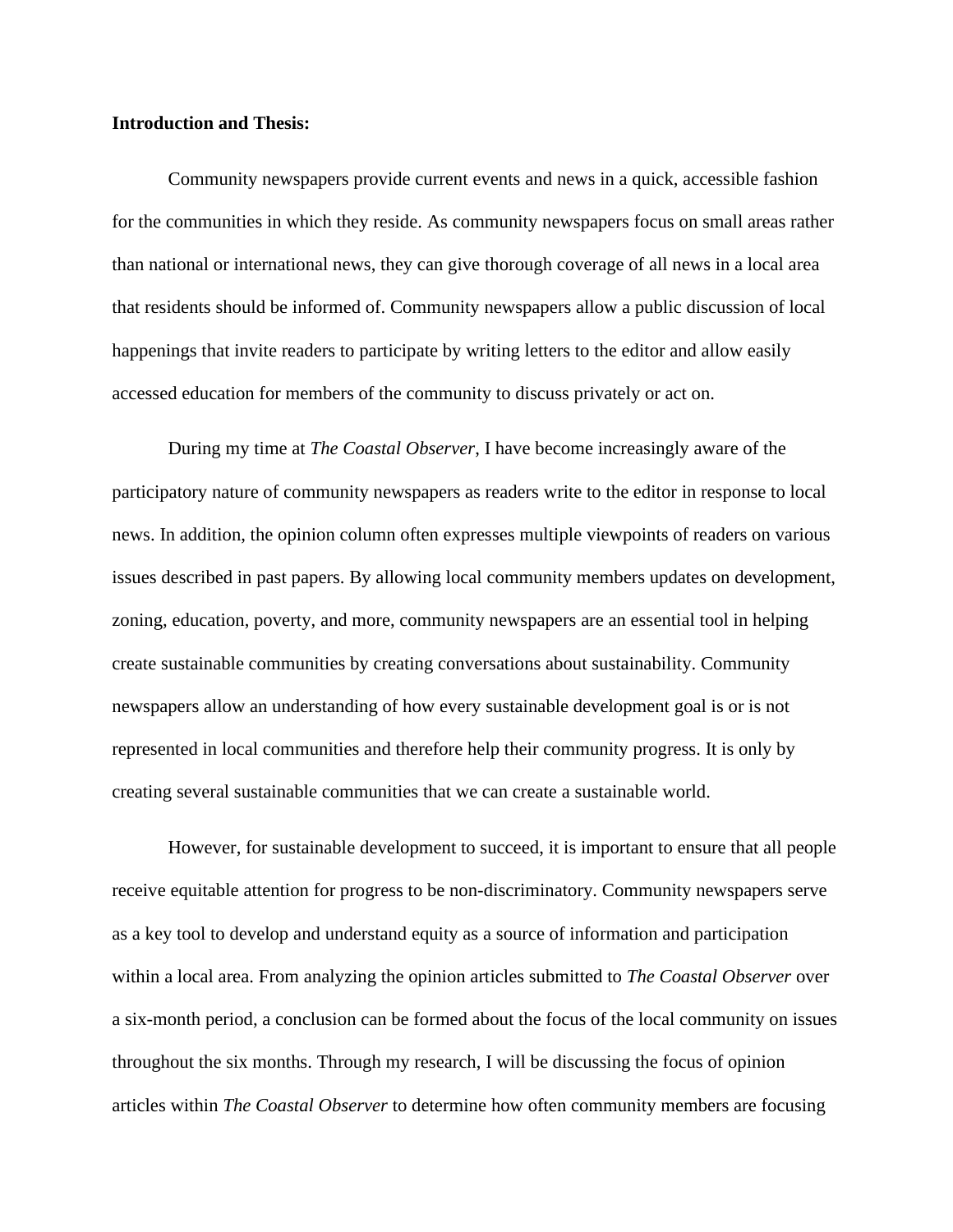on how issues are diversely impacting minorities and disadvantaged populations. This analysis will help develop an understanding of equity on the Waccamaw Neck by recognizing the focus on equity that community members have and are sharing with one another for further thought through the medium of the local newspaper.

### **Literature Review:**

Community newspapers are a vital source for small communities to create and maintain Sustainable Development Goals (SDGs) and discuss issues important for the entire community to reflect on and solve. As a source of information, citizen journalism, and community advocacy, community newspapers bring together individuals, businesses and organizations for the collective good. As stated in "Advocacy and Infrastructure: Community Newspapers, Ethics, and Information Needs" by Kathleen Bartzen Culver, "All journalism seeks to provide information to citizens and act as a check on government and other institutions as a watchdog. But as a special brand of journalism, community journalism privileges citizens in their connection to each other and their town."<sup>1</sup> Promoting social cohesion, "community newspapers contribute to building cohesive geographic communities by integrating local residents into common values and interests in pursuit of community social goals" according to Masahiro Yamamoto in "Community Newspaper Use Promotes Social Cohesion."<sup>2</sup>

As stated in "The Social Dimension of Sustainable Development: Defining Urban Social Sustainability" by Dempsey, Nicola, Glen Bramley, Sinéad Power, and Caroline Brown, urban social sustainability is "a wide-ranging multi-dimensional concept, with the underlying question

<sup>1.</sup> Kathleen Culver, "Advocacy and Infrastructure," 138.

<sup>2.</sup> Masahiro Yamamoto, "Community Newspaper Use Promotes Social Cohesion," 20.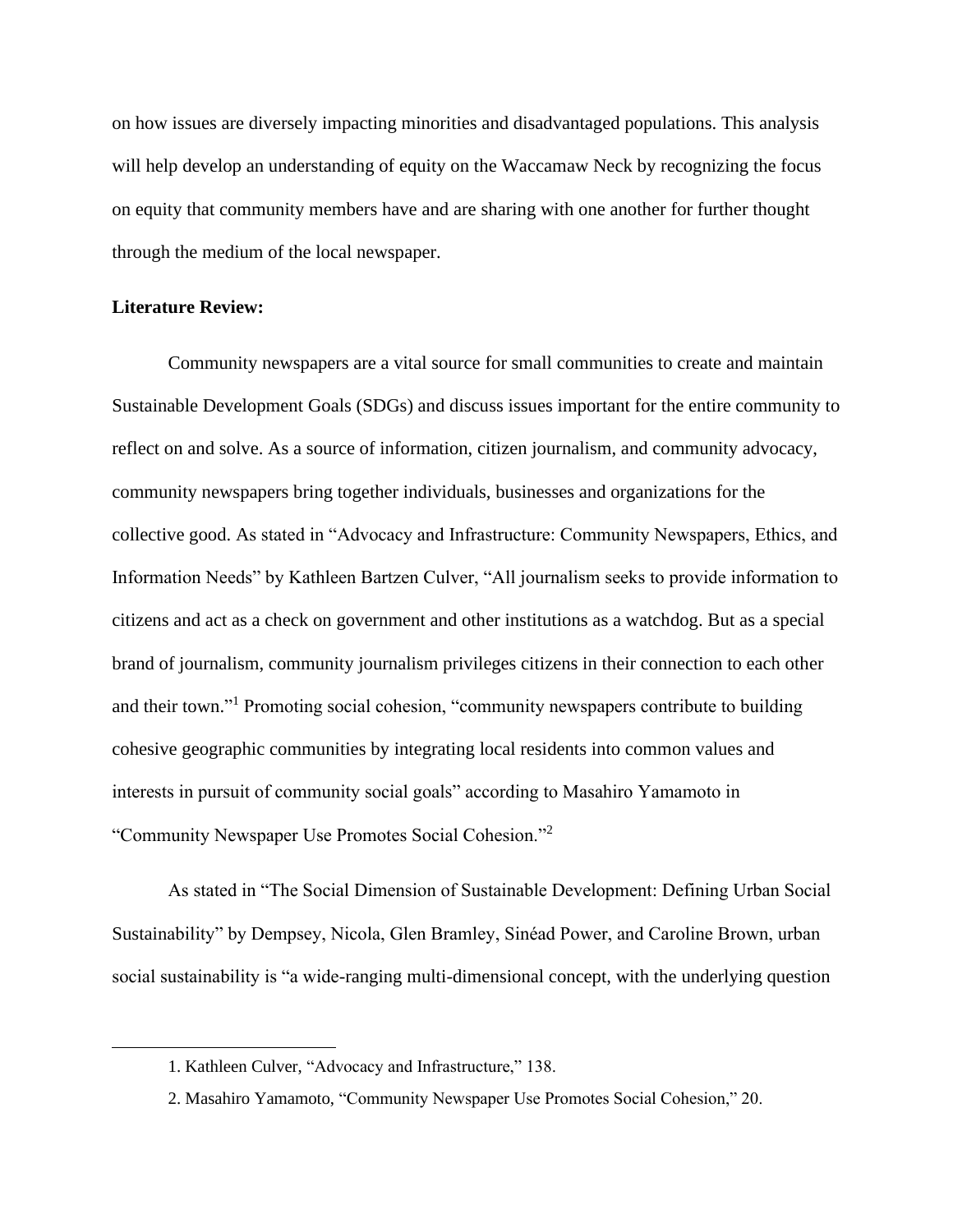'what are the social goals of sustainable development?"<sup>3</sup> With "media as mediators, as bringing sides together, rather than standing aside or seeking an elusive objectivity," community newspapers bridge together multiple perspectives to answer questions about what sustainable development means to multiple stakeholders. In fact, according to Nolukhanyo T Metula and Oluyinka O Osunkunle in "Community Newspaper as a Tool for Community Development," "in order for community participation in development processes to occur and come up with good results, there is a need to shift from big to small participatory community media such as community radio or community newspapers." 5

As a part of bringing together multiple stakeholders, community newspapers often allow participation from their audience through letters to the editor and guest columns written by 'citizen journalists,' as defined by Beth H. Garfrerick in "The Community Weekly Newspaper: Telling America's Stories."<sup>6</sup> Community papers are described by Garfrerick as providing "a wealth of first-hand accounts of our nation's history because they [contain] the personal correspondence, journal entries, and political thought."<sup>7</sup> By bringing together a culmination of entire community populations, weekly papers allow content provided both for and by the people that result in a well-informed audience; one that is then able to make more sustainable decisions and provide feedback on issues that impact the location.

7. Beth H. Garfrerick, "The Community Weekly Newspaper," 152.

<sup>&</sup>lt;sup>3</sup> Nicola Dempsey, Glen Bramley, Sinéad Power, and Caroline Brown, "The Social Dimension of Sustainable Development," 290.

<sup>4.</sup> Kathleen Culver, "Advocacy and Infrastructure," 139.

<sup>5.</sup> Nolukhanyo T Metula and Oluyinka O Osunkunle, "Community Newspaper as a Tool for Community Development," 933.

<sup>6.</sup> Beth H. Garfrerick, "The Community Weekly Newspaper," 168.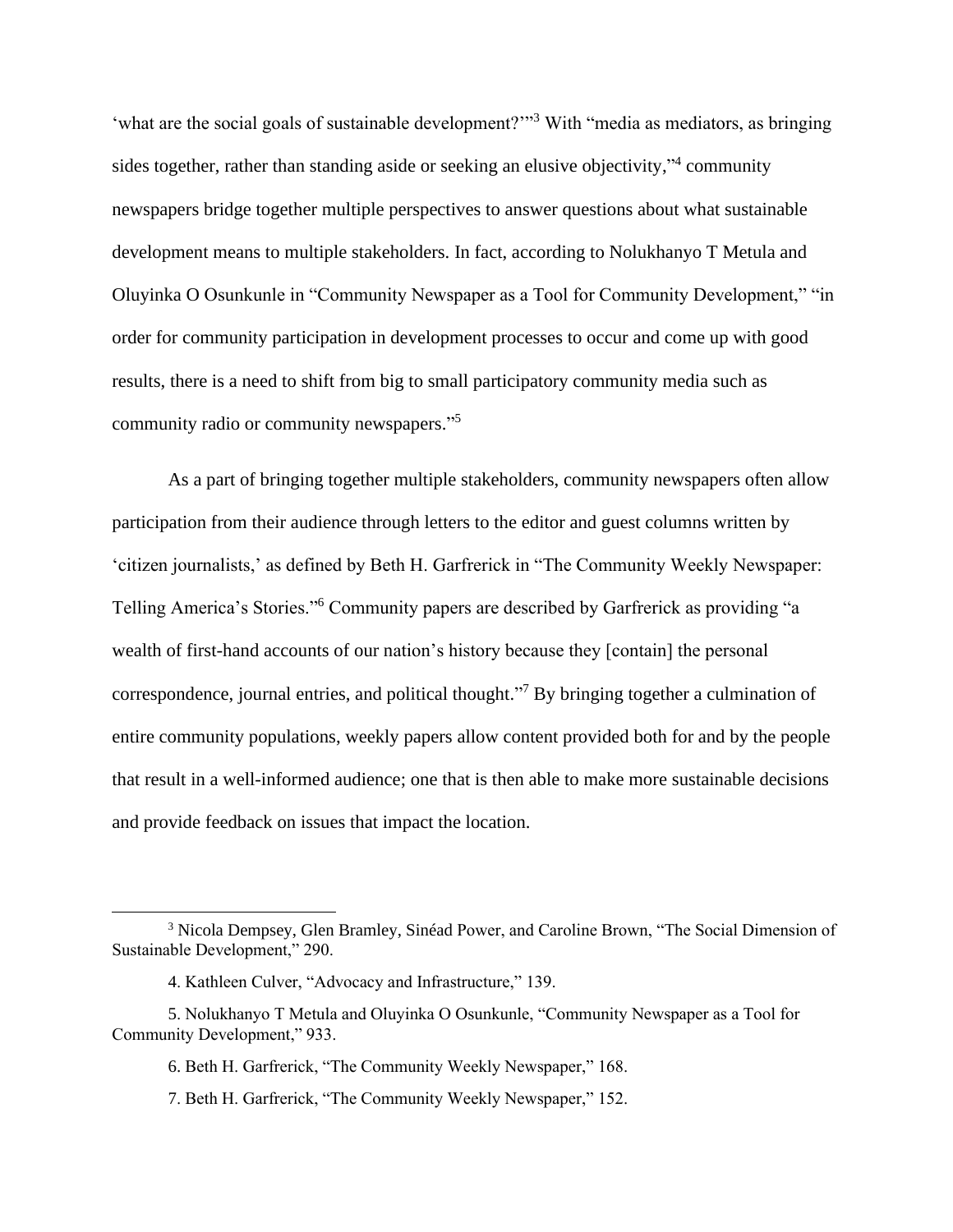The connections provided by community newspapers are a necessity for successful development according to the United Nation's Sustainable Development Goal 17, which focuses on partnerships "at the global, regional, national and local levels — built upon principles and values, and upon a shared vision and shared goals placing people and the planet at the center." <sup>8</sup>Culver reiterates this point, stating "Citizens should have agency to monitor and influence processes and institutions in the public and private sectors. They should have sufficient knowledge and understanding of collective issues."<sup>9</sup> Community newspapers are the source of knowledge and understanding provided to many areas that help citizens contribute to and gain a better place to live.

As explained in "Thinking About Citizen Journalism: The Philosophical and Practical Challenges of User-Generated Content for Community Newspapers," by Seth Lewis, Kelly Kaufhold and Dominic Lasorsa, "in America's rural communities, the local newspaper is often the best and sometimes the only source for local news."<sup>10</sup> By being an important and sometimes only source for community members to understand and collaborate on issues in their area of residence, the effectiveness of community newspapers is rendered of even higher importance. Although some editors "reject the notion of citizen journalism mainly as a matter of Principle" and others "because they regard it as primarily unworkable,"<sup>11</sup> it is also true that some editors "regard citizen journalism as a distinct advancement over the way journalism has been practiced

<sup>8.</sup> United Nations, "Global Partnerships."

<sup>9.</sup> Kathleen Culver, "Advocacy and Infrastructure," 139.

<sup>10.</sup> Seth C Lewis, Kelly Kaufhold, and Dominic L Lasorsa, "Thinking About Citizen Journalism," 167.

<sup>11.</sup> Seth C Lewis, Kelly Kaufhold, and Dominic L Lasorsa, "Thinking About Citizen Journalism," 169-170.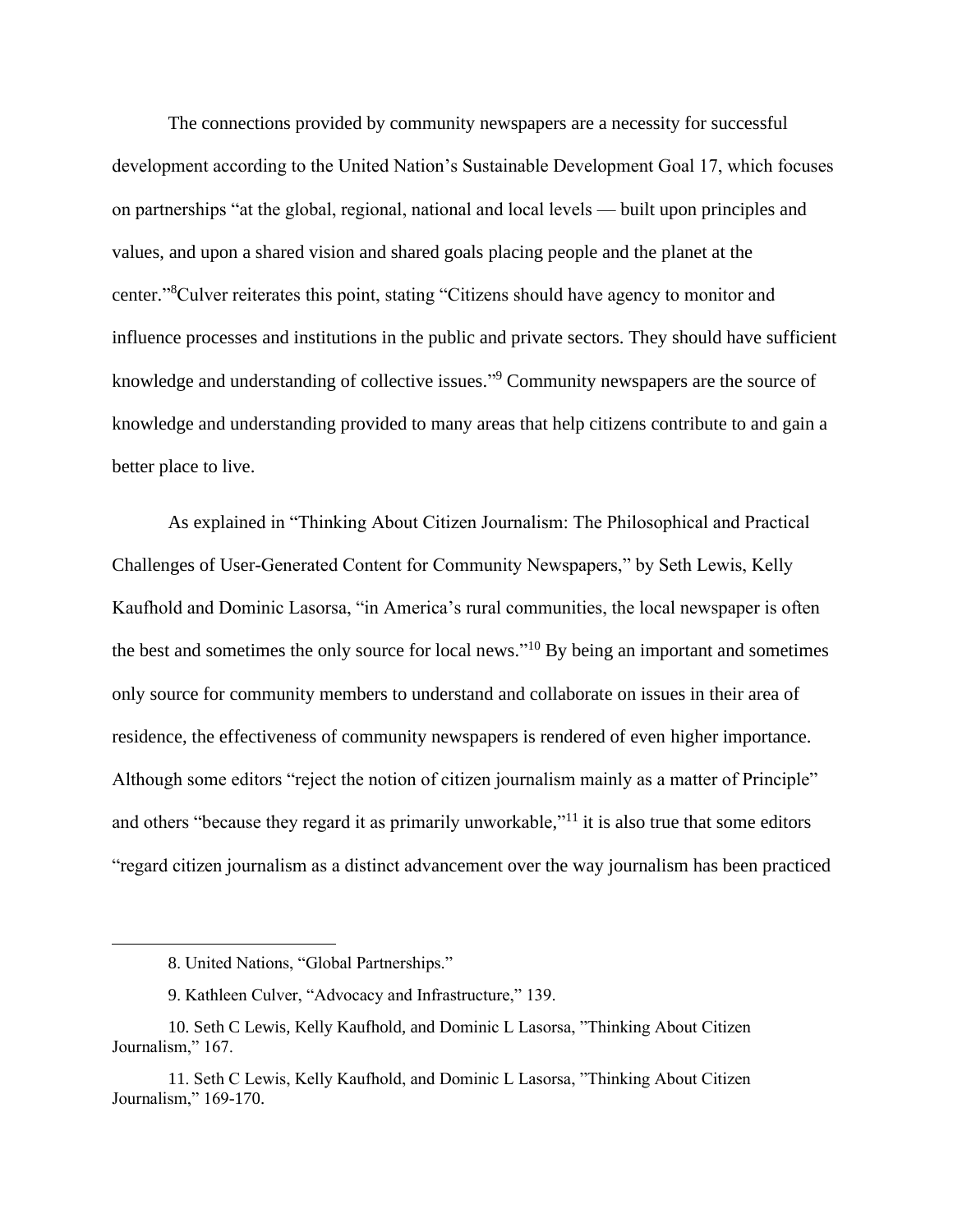in the past" and others view it as something that "might influence community engagement in local affairs" rather than in light of the news production process.<sup>12</sup> The editors who believe that citizen journalism is an advancement likely prescribe to the idea stated by the United Nations in Sustainable Development Goal 17—partnerships matter for creating a world that can continue to thrive.<sup>13</sup>

Community newspapers bring together multiple perspectives and issues along with citizen journalism to "foster local collective unity by disseminating a coherent and recurrent system of symbols that promote community images, traditions and interests."<sup>14</sup> Granting social cohesion to communities not only helps create a symbol of community but since "social cohesion is an important antecedent to positive social and health outcomes; the modern role of community newspapers lies in the realization of community well-being."<sup>15</sup> In addition to these benefits and ways of promoting a more sustainable community, "the mobilizing and substantive political information provided by mass media are necessary components of healthy community democracies" as stated in "Community Newspapers Play Significant Role in Election" by Lee Shaker.<sup>16</sup> By helping promote democracy, sustainability is improved more with Peace, Justice and Strong Institutions—United Nations Sustainable Development Goal 16.<sup>17</sup>

- 13. United Nations, "Global Partnerships."
- 14. Masahiro Yamamoto, "Community Newspaper Use Promotes Social Cohesion," 19.
- 15. Masahiro Yamamoto, "Community Newspaper Use Promotes Social Cohesion," 20.
- 16. Lee Shaker, "Community Newspapers Play Significant Role in Election," 8.
- 17. United Nations, "Peace, Justice and Strong Institutions."

<sup>12.</sup> Seth C Lewis, Kelly Kaufhold, and Dominic L Lasorsa, "Thinking About Citizen Journalism," 171-172.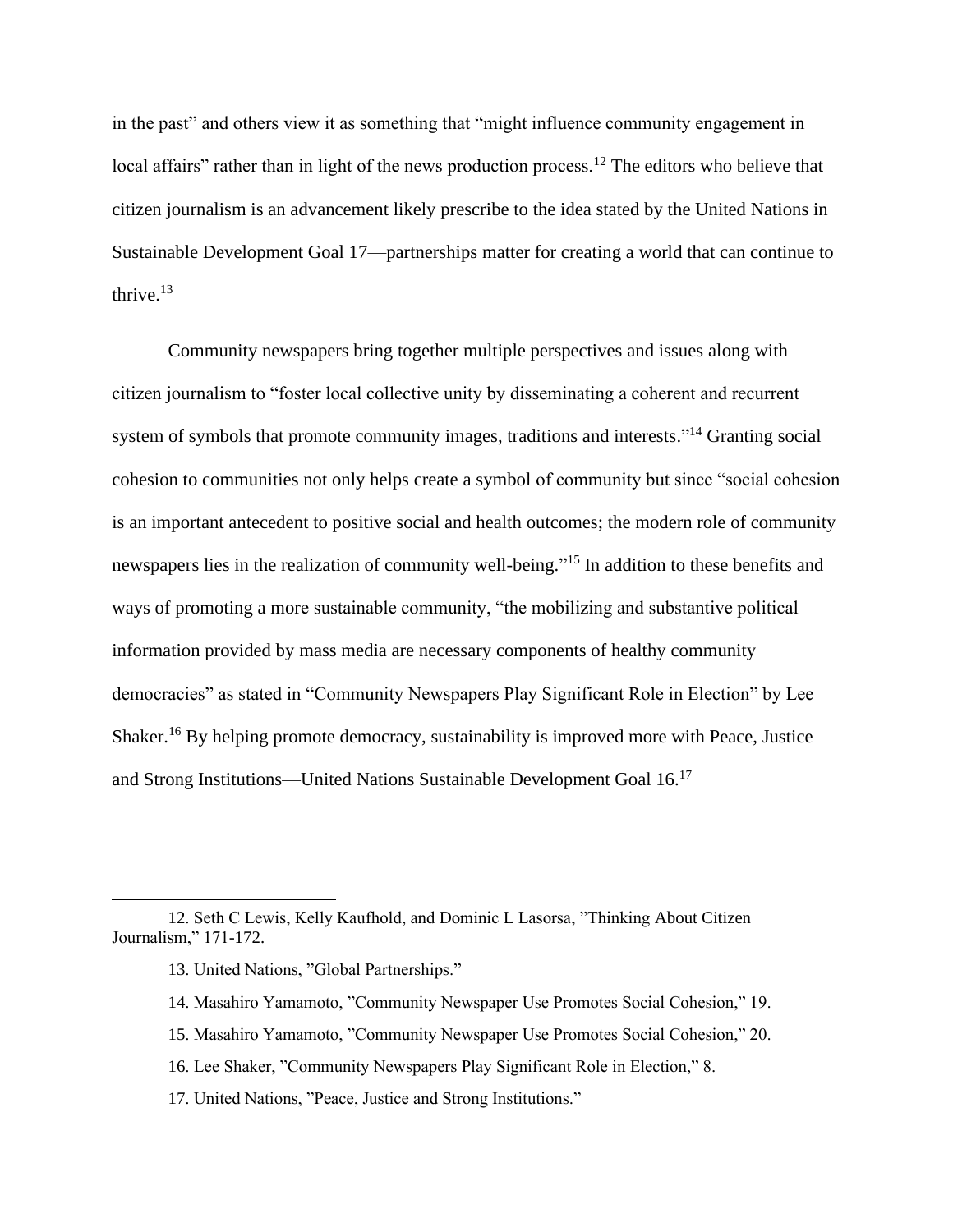However, all the benefits of community newspapers are discounted if the newspapers do not offer equitable representation of the various groups within the community which they serve. According to the United Nations Sustainable Development Goal 11, Sustainable Cities and Communities must be inclusive as well as safe, resilient and sustainable.<sup>18</sup> In order to be inclusive, the conversations being held within the community newspaper must be centered around all groups in the community.

As sustainable development requires the success of seventeen different goals, each goal impacts different groups within the community in different ways. In order to achieve each goal, the community must be looked at holistically. One promise of community newspapers is to promote social cohesion and develop communal ideals and unity, however, this cannot be achieved if certain groups are removed from the discourse.

Although groups within each community "conduct identity projects to define themselves," as stated by Karen Faster in "Newspaper coverage and cultural representations of racial and ethnic groups in Minneapolis, 1941–1971," "by reporting on identity formation projects, newspapers and newsletters disseminate images of the group to others in the cohort and to people outside its bounds."<sup>19</sup> Therefore, topics reported within a community newspaper, whether by reporters or community journalists in the opinion column, create a dialogue about individual groups in the community. In order to make a dialogue that is impactful, it is important that conversations about each group are equitable and to ensure that no group is excluded from topics of importance.

<sup>18.</sup> United Nations, "Sustainable Cities and Communities."

<sup>19.</sup> Karen Elizabeth Faster. "Newspaper Coverage and Cultural Representations of Racial and Ethnic Groups in Minneapolis."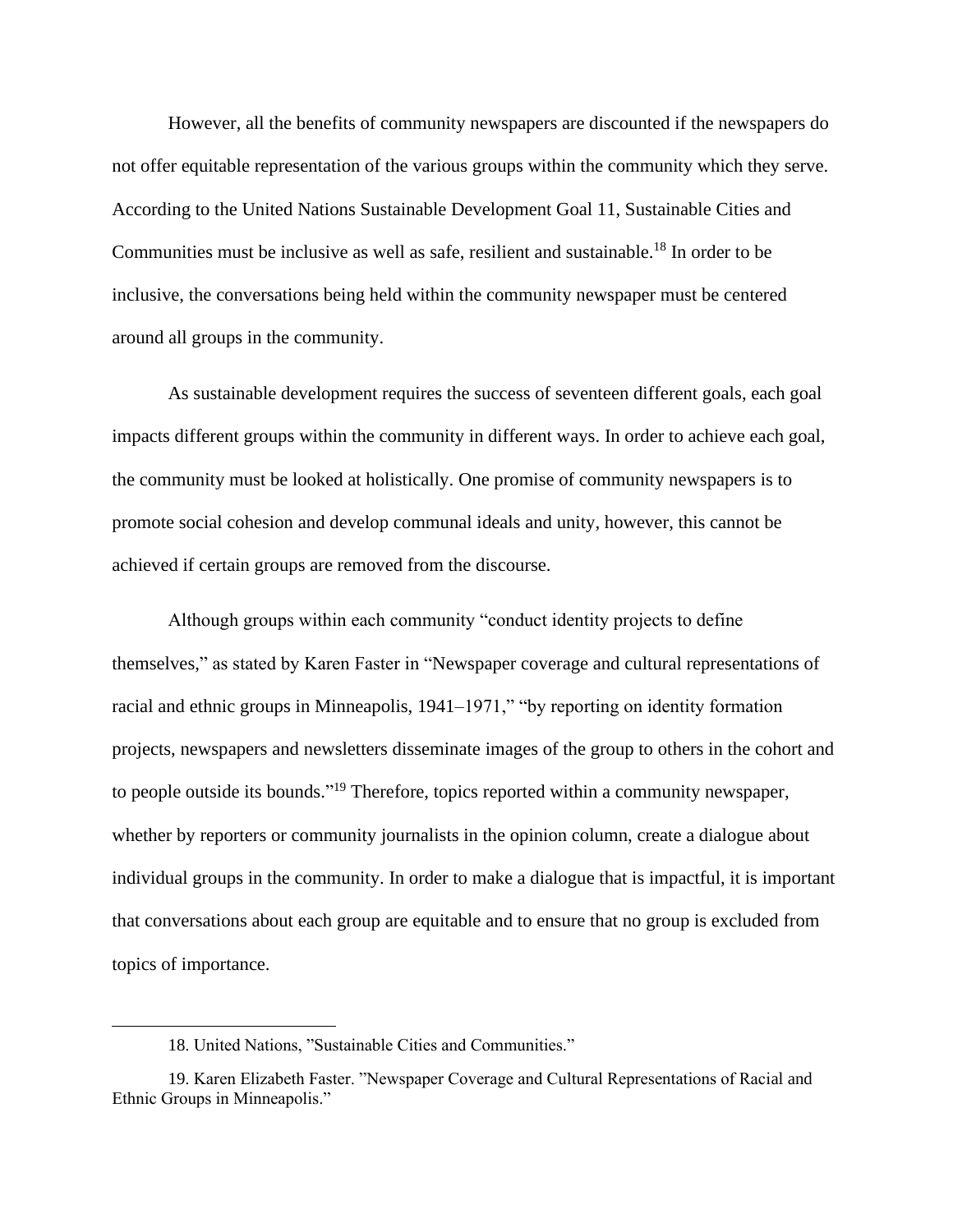#### **Empirical Data and Observation:**

*The Coastal Observer* is a newspaper in Pawleys Island, South Carolina that allows its readers to contribute to the weekly paper by writing in letters for the opinion column. This is a common feature of local newspapers and is a way to allow more community engagement and participatory journalism. By analyzing the opinion column of *The Coastal Observer*, the focus of participatory journalism within the community will reflect what issues and discussions local members of the community not only care about, but also what they feel the need to participate in and call on others to consider. An analysis of the letters submitted to *The Coastal Observer'*s opinion column over a six-month period will allow a small sample size that reflects on the focus of community members during the time period and whether participatory journalists discussed issues through a lens of equity. As community newspapers allow a forum for participatory journalism, looking at the opinion column allows a mirror of the community itself and a scope of what issues community members find important and necessary to discuss and work on together.

In order to analyze whether topics impacting minorities and diverse populations were discussed within letters to the editor, I read the opinion articles in each issue of the newspaper from the beginning of October to the end of March.<sup>20</sup> While reading each article, I determined whether it related to a topic that I selected by evaluating the language used. The topics I included in my search were: diversity/inclusion/equity, poverty/affordability, racism, sexism/women's issues, immigration and LGBTQ+ Issues. Analyzing each topic, I also searched for related terms such as Black Lives Matter to tally under the topic of racism, dreamers to tally under the topic of

<sup>20.</sup> The Coastal Observer, Opinion.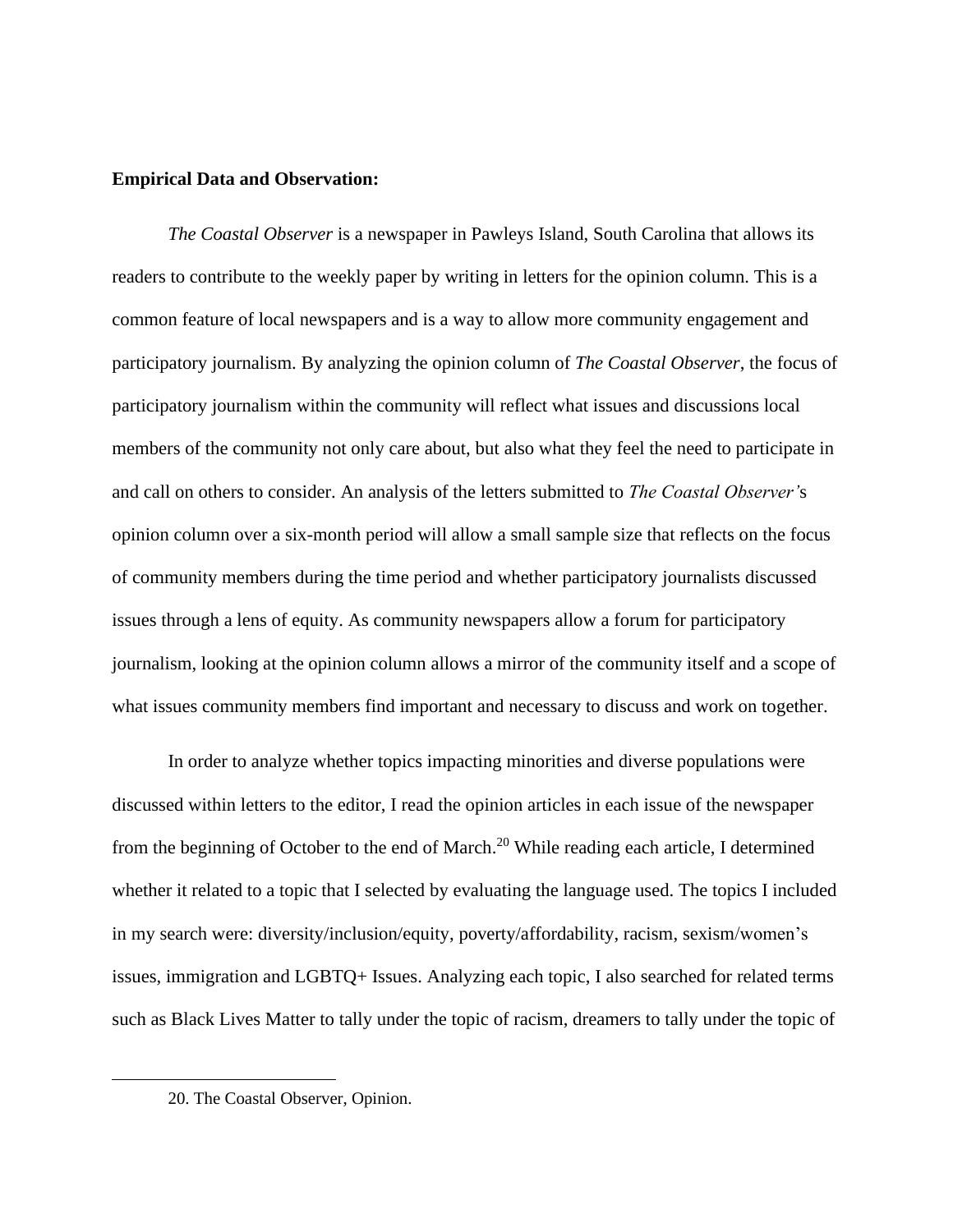immigration, homophobia to tally under LGBTQ+ issues, etc. Using this approach provided a broader scope of understanding in order to display a more accurate summary of what topics were discussed and which were not. Even if they were not discussed, you can find them using the narrowed key terms. These terms were chosen as they are the most popular key words discussed in gender and diversity studies as well as popular 'buzz words' in national news and current events from the six-month period being analyzed. The chart below details how many times each topic yielded results within the six-month period:

| <b>Key Word</b>                | <b>Total Mentions</b> |
|--------------------------------|-----------------------|
| Diversity / Inclusion / Equity |                       |
| Poverty / Affordability        | h                     |
| Racism                         |                       |
| Sexism / Women's Issues        |                       |
| Immigration                    |                       |
| LGBTQ+ Issues                  |                       |
| <b>Total Mentions:</b>         | 19                    |

Within a sampling of twenty-six issues of *The Coastal Observer,* discussions of challenges impacting minorities and disadvantaged populations were only mentioned nineteen times—less than once per week. In this time period, 130 opinion articles were written, making the 19 articles discussing issues faced by minorities and disadvantaged populations representative of 14.6% of the total opinion articles. Despite the sampling showing less than one mention per week, the issues mentioned were wide ranging and discussed a variety of topics. However, merely discussing issues impacting racial minorities, immigrants, or the LGBTQ+ community did not equate to fair representation or an equitable result. Rather, the two mentions in the LGBTQ+ issues category were both against promoting equity for the LGBTQ+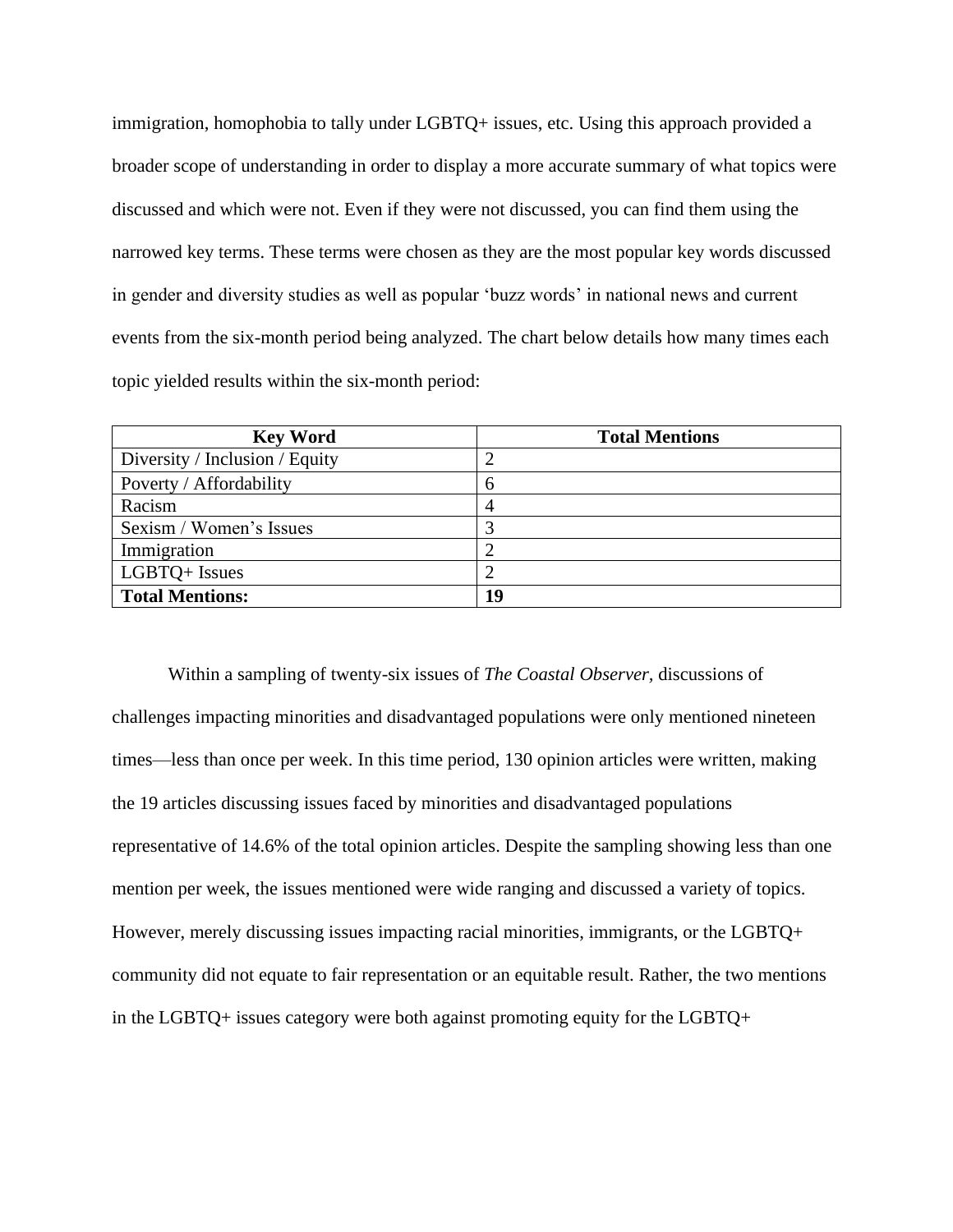community. Similarly, one of the two mentions of immigration was negative, and two mentions of racial issues were negative. One mention of sexism/women's issues was also negative.<sup>21</sup>

Considering the six negative reactions to minority issues, within six months, out of the nineteen mentions of minority issues, only thirteen were submitted with the intention of developing a more equitable community. This altered number shows only thirteen submissions in twenty-six weeks were submitted and published in *The Coastal Observer* with the hopes of developing a more equitable community that fairly represents minorities and disadvantaged populations. Out of the 130 submissions, this represents ten percent of all opinion articles. Simultaneously, the thirteen mentions of issues impacting minorities and disadvantaged populations often did not discuss more than one minority or disadvantaged population at a time. Therefore, when evaluating the focus on one topic at a time, the lack of coverage becomes more urgent. For example, despite a Pew Research Center study conducted from August 31, 2020, to September 7, 2020, where 78% of U.S. adults discussed hearing 'a lot' about "ongoing confrontations between law enforcement and protesters in cities around the country,"<sup>22</sup> due to protests for the Black Lives Matter movement, only four mentions were made of racial equality in the opinion columns of *The Coastal Observer* from October 2020 to March 2021. Even within the four mentions of racial equality, only two were written with the intent of promoting equality.<sup>23</sup>

The lack of discussion about issues of equity by readers of *The Coastal Observer* contrasts South African newspapers analyzed by Metula and Osunkunle in "Community

23. The Coastal Observer, "Opinion."

<sup>21.</sup> The Coastal Observer, "Opinion."

<sup>22.</sup> John Gramlich, "Americans Have Heard More about Clashes."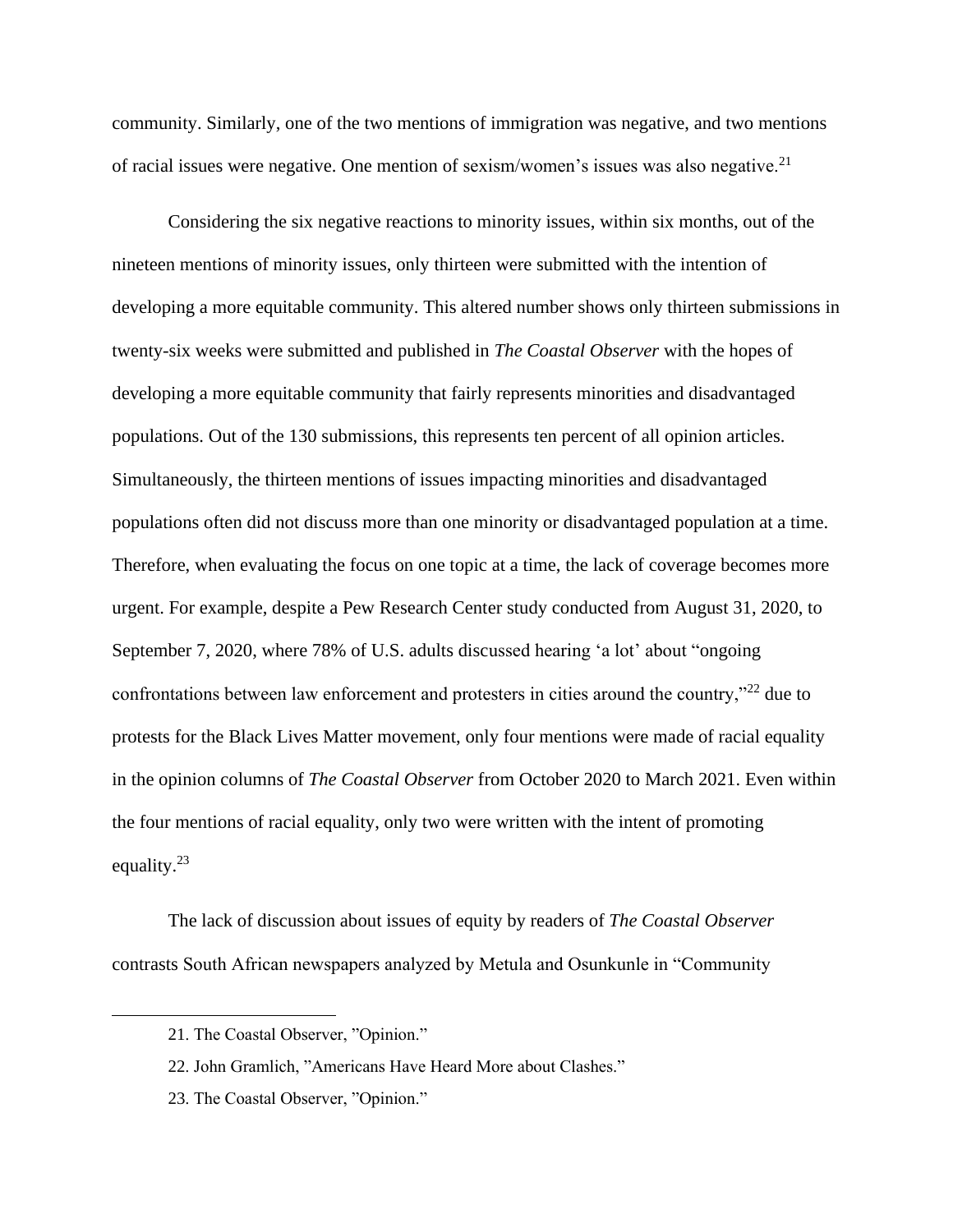Newspaper as a Tool for Community Development." Newspapers identified as successful in promoting sustainable community development in this case study were described by Metula and Osunkunle as "useful to counter state propaganda, inform, mobilize and educate the masses about their rights and also facilitate the building of strong community organizations"<sup>24</sup> and states that in order to make media content relevant, "community newspapers encourage diversity... engaging civil society and identifying ingredients for sustainable development."<sup>25</sup> In the South African newspapers observed by Metula and Osunkunle, diverse input for the community newspaper is a key aspect to help develop a sustainable community and obtained consistently. However, in *The Coastal Observer*, community contributors only consider a perspective rooted in diversity on average once every two weeks.

#### **Analysis:**

*The Coastal Observer's* opinion columns from October 2020 to March 2021, do not draw in a large amount of interest on how issues in the community are impacting minorities and disadvantaged populations. Due to this issue, the goals of sustainable development will not reach their full potential without an increased focus on developing a narrative that centers all people within the population. As the United Nations describes, one way to help create effective partnerships for the sustainable development goals is to join or create "a group in your local community that seeks to mobilize action on the implementation of the SDGS."<sup>26</sup> One way to

<sup>24.</sup> Nolukhanyo T Metula and Oluyinka O Osunkunle, "Community Newspaper as a Tool for Community Development," 935.

<sup>25.</sup> Nolukhanyo T Metula and Oluyinka O Osunkunle, "Community Newspaper as a Tool for Community Development," 936.

<sup>26.</sup> United Nations, "Partnerships."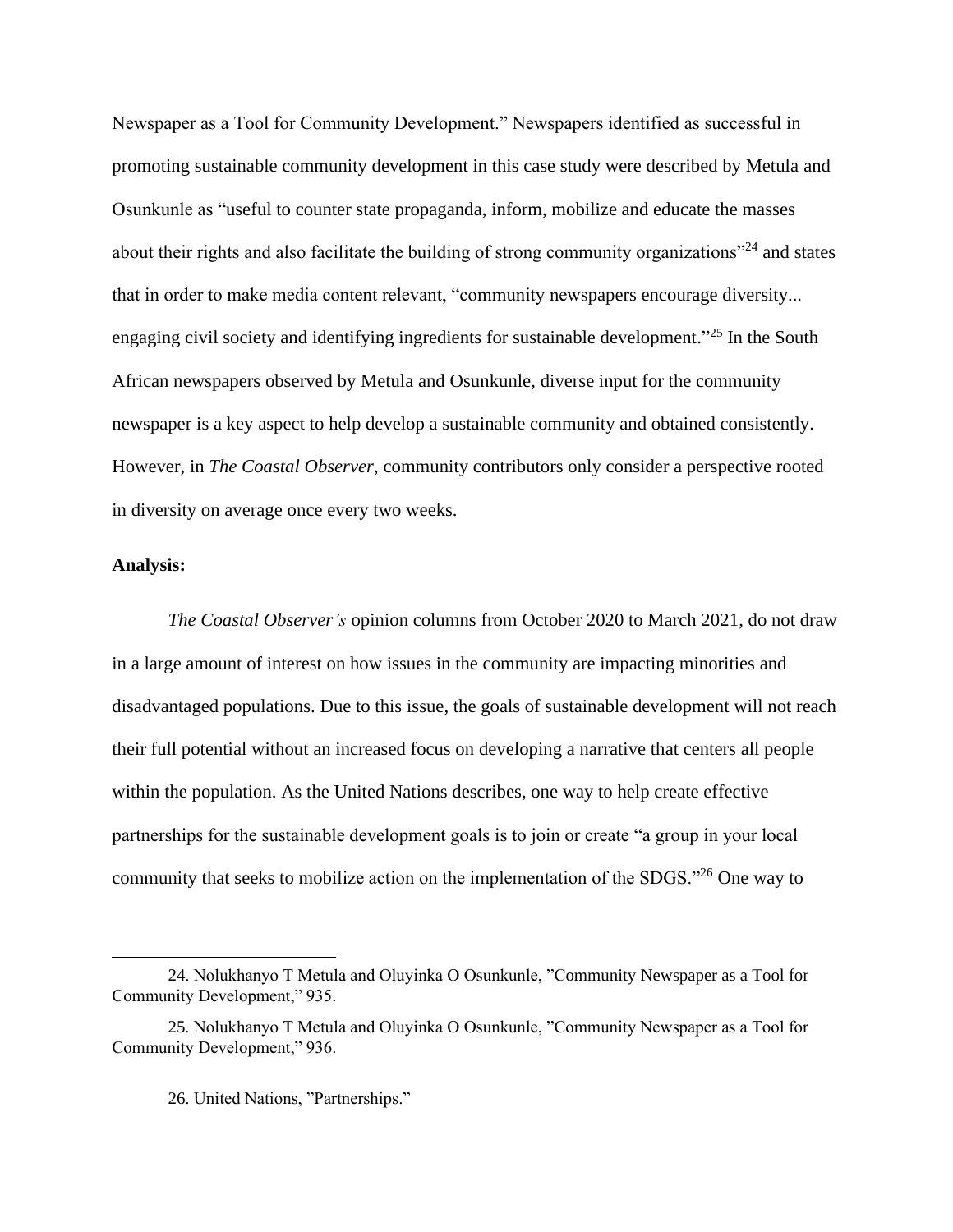develop such a community is to build it within the space of community journalism through *The Coastal Observer.*

As a community newspaper, "*The Coastal Observer* has the ability to act as a check on government and other institutions as a watchdog... privileg(ing) citizens in their connection to each other and their town."<sup>27</sup> In this way, *The Coastal Observer* may show how a community newspaper can "have a significant role in the dissemination of news, promoting communal participation and development, community integration and inclusion."<sup>28</sup> This integration and inclusion may only be fully recognized once all people within the community are also fully recognized within the newspaper's opinion column.

However, an evaluation of a six-month time period, from the beginning of October to the end of March's newspapers, shows that *The Coastal Observer* does not have a readership that often reflects on issues of equity within the opinion column of the newspaper.<sup>29</sup> The weekly community newspaper has the potential to grow into a more effective tool in achieving sustainable development goals if community members alter their public conversations about various issues by considering how they impact a larger range of groups of people.

As each community newspaper provides a forum for debate, it acts as a channel between citizens and institutions, and offers commentary to stimulate effective governance, citizen participation, and vibrant communities.<sup>30</sup> If the forum does not consider the issues impacting a

<sup>27.</sup> Kathleen Culver, "Advocacy and Infrastructure," 138.

<sup>28.</sup> Nolukhanyo T Metula and Oluyinka O Osunkunle, "Community Newspaper as a Tool for Community Development," 930.

<sup>29.</sup> The Coastal Observer, "Opinion."

<sup>30.</sup> Kathleen Culver, "Advocacy and Infrastructure," 138.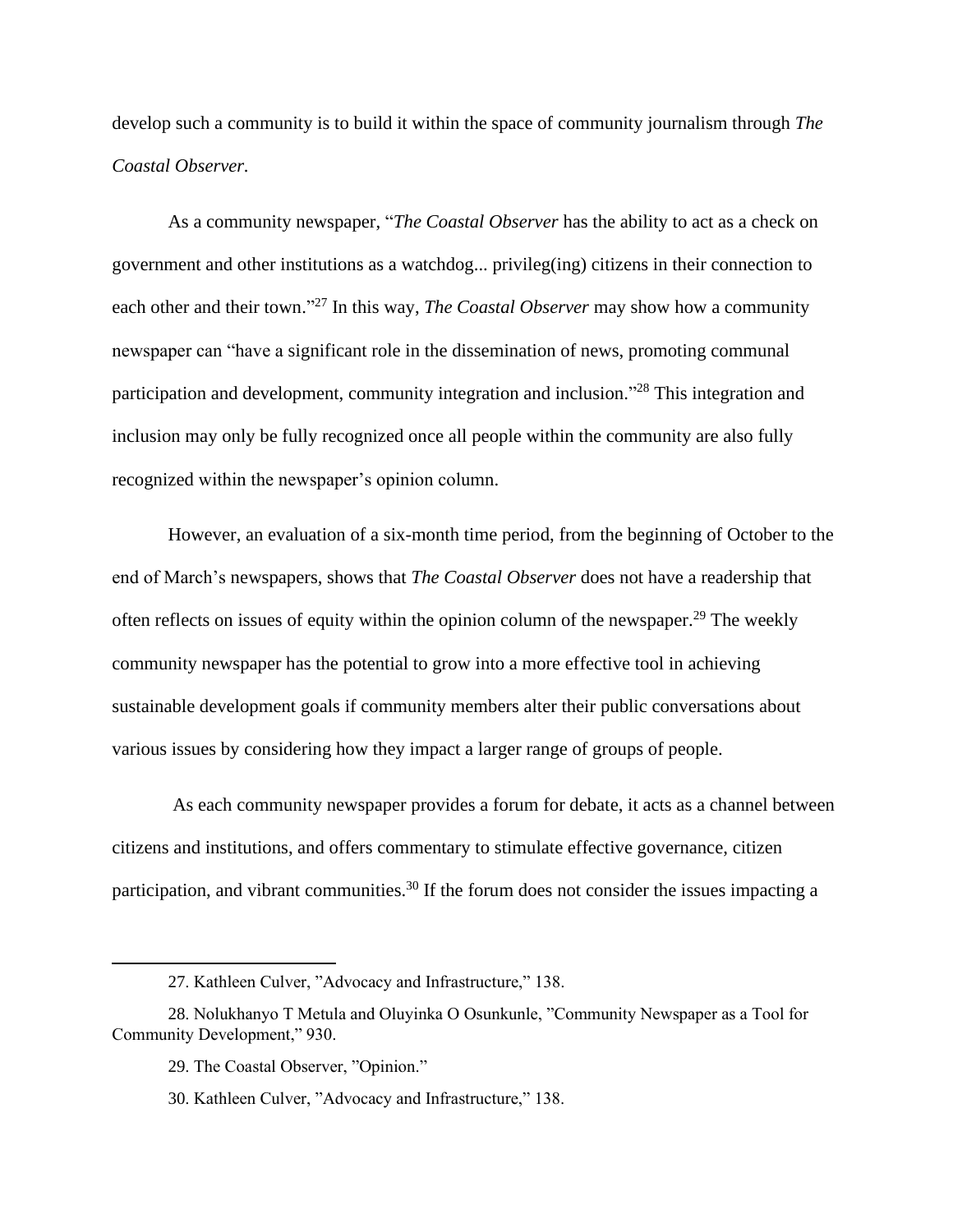segment of the community, it is apparent that these goals are not being effectively achieved with everyone's involvement. As all issues impact groups within a community differently, without community members considering all community issues to ensure equity, disparities between populations more easily thrive.

#### **Conclusion:**

Based on an evaluation of opinion pieces in *The Coastal Observer,* the newspaper is not receiving a large response from community members working together to solve issues impacting minorities and disadvantaged populations. The zip code 29585 representing Pawleys Island, is the primary target audience of *The Coastal Observer.* From this area only 16% of the community is made up of racial minorities and 10.2% of community members live below the poverty line. The community also includes a  $6.1\%$  foreign-born population and is 50% female.<sup>31</sup> However, with the combination of these intersecting identities, only half of the issues of *The Coastal Observer* discussed issues of the community in a way that considered the equity amongst minorities and disadvantaged populations in the area.<sup>32</sup>

In weekly editions of *The Coastal Observer*, minority and disadvantaged populations are not often found writing opinion articles about the impact of specific issues on their experience in the area. Similarly, others are not writing in regularly to promote equity, either. In order to develop a world where these issues are centered and worked towards, cities and communities must make strides to promote equity, fairness, and justice in their own communities. Weekly community newspapers such as *The Coastal Observer* are spaces that offer a chance for readers

<sup>31.</sup> U.S. Census Bureau, "Census Profile: 29585."

<sup>32.</sup> The Coastal Observer, "Opinion."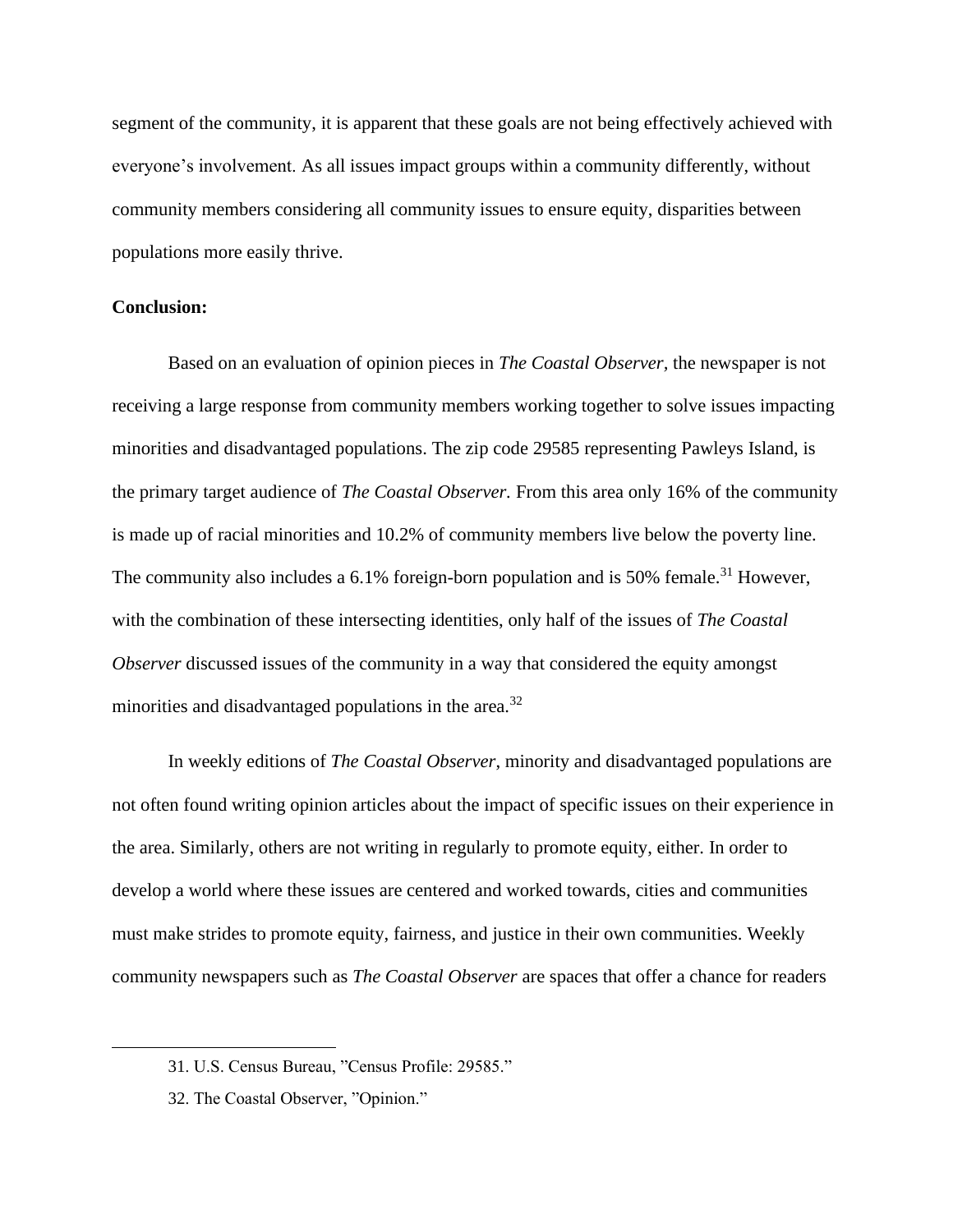to participate in the conversation and form partnerships across the community to develop an equitable place for everyone to live. When community members are not developing conversations around equity within this space, there is a missed opportunity to utilize this forum for partnerships that are justice-seeking.

#### **Future Research and Recommendations:**

After recognizing the lack of opinion articles that discuss problems impacting minorities and disadvantaged populations disproportionately, future research could analyze what groups of people regularly are writing into *The Coastal Observer* and whether minorities are regularly participating in the conversation. Additionally, future research may consider why *The Coastal Observer* is not receiving a high volume of opinion articles that consider the impact of issues on minorities and disadvantaged populations, even during a time of social unrest. Future research may also consider if conversations about equity and justice are happening through different means within the community—in spaces like social media forums, churches, or other. Due to a variety of opportunities to hold public discussions in smaller circles, a community newspaper may not be the first tool utilized to discuss these issues. However, due to *The Coastal Observer* being a newspaper centered around and available to the entire community (though at a cost), using this means to discuss issues would allow a wider audience and a more holistic conversation.

In order to increase coverage on issues of equity at *The Coastal Observer*, the editor, Charles Swenson, discusses that a call for submissions on issues disproportionately impacting minorities would not be appropriate as it would "distort the mirror" of the community that the opinion column promises. However, the analysis derived from this study may prompt community organizations and individuals which have concern for issues impacting minority and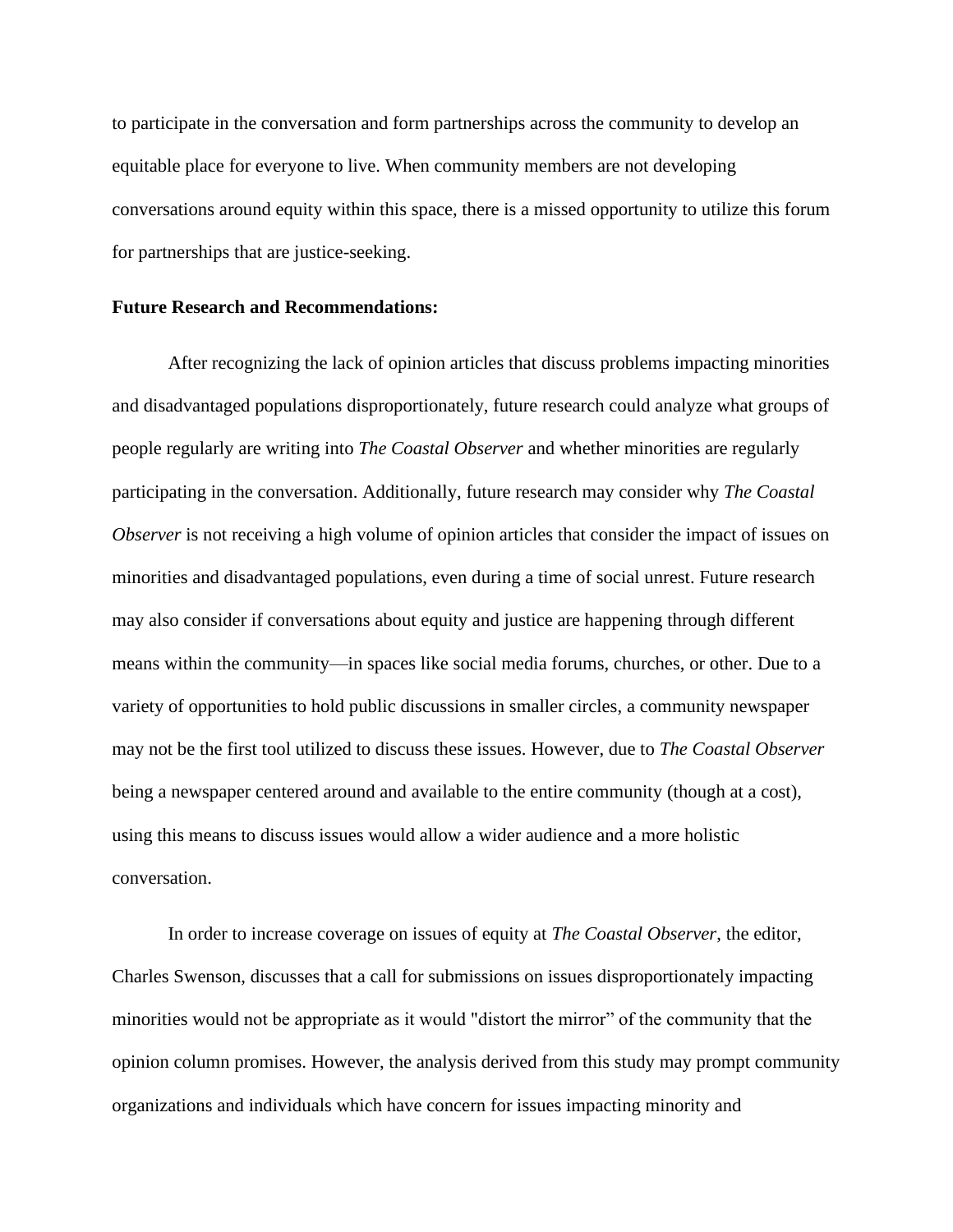disadvantaged people to consider submitting pieces to the opinion column on these topics for other community members to read.<sup>33</sup>

Through more active participation and intentional submissions, community members and organizations who center their focus on minority issues have an opportunity yet to be utilized to raise awareness of issues of importance within the opinion column of *The Coastal Observer*. By utilizing this opportunity, the opinion pages of *The Coastal Observer* can have a larger impact on the local community and help uplift everyone in it. With more of the community able to participate in community development and discussion, the implementation of all sustainable development goals will be possible, including those which do not impact people of a higher socioeconomic status.

<sup>&</sup>lt;sup>33</sup> Charles Swenson, email message to the author, April 25, 2021.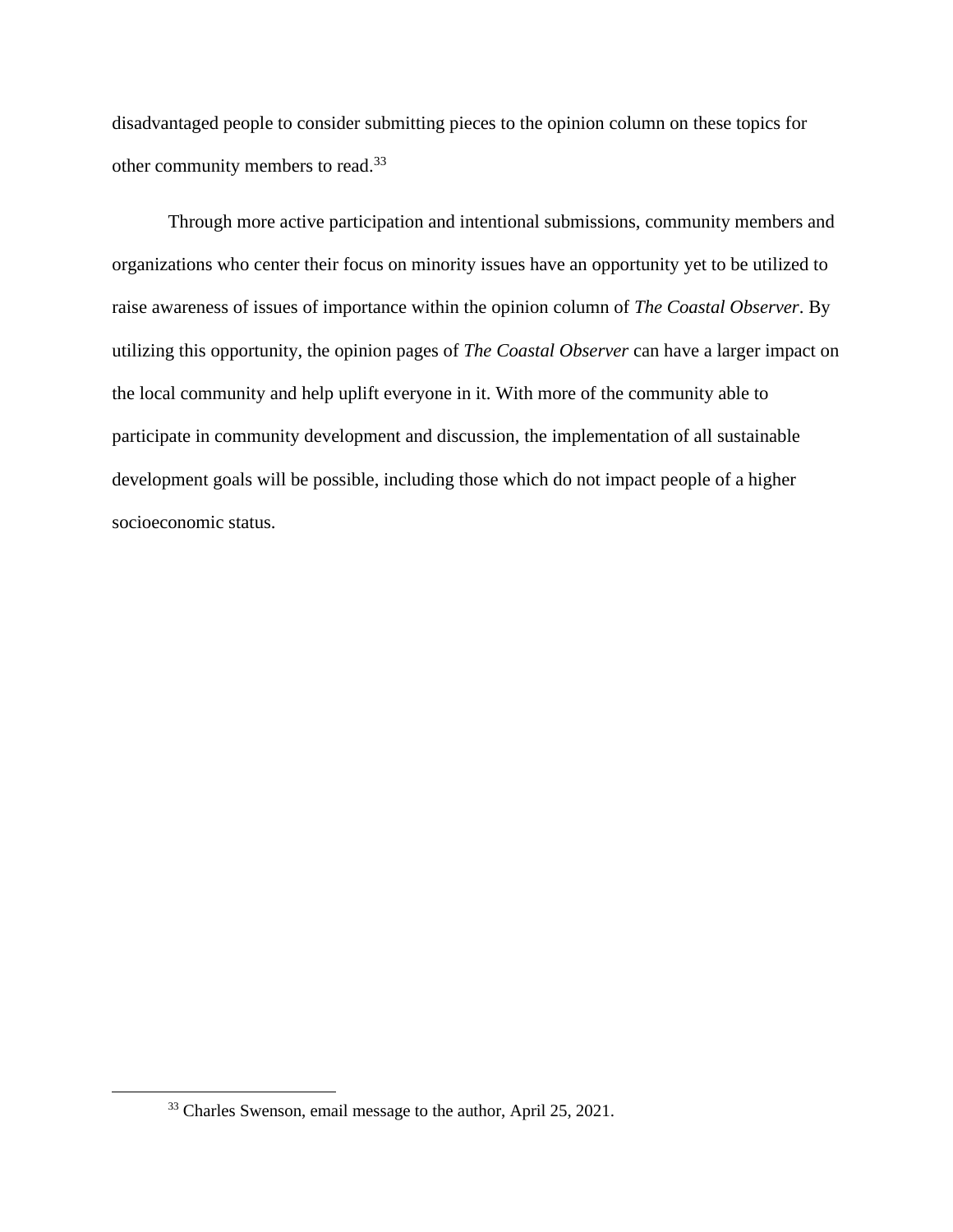#### Bibliography

- Bartzen Culver, Kathleen. "Advocacy and Infrastructure: Community Newspapers, Ethics and Information Needs." Journalism practice 8, no. 2 (2014): 137–148.
- Dempsey, Nicola, Glen Bramley, Sinéad Power, and Caroline Brown. "The Social Dimension of Sustainable Development: Defining Urban Social Sustainability." Sustainable development (Bradford, West Yorkshire, England) 19, no. 5 (2011): 289–300.
- Farmer, Adam, Michael Breazeale, Jennifer L Stevens, and Stacie F Waites. "Eat Green, Get Lean: Promoting Sustainability Reduces Consumption." Journal of public policy & marketing 36, no. 2 (2017): 299–312.
- Faster, Karen Elizabeth. "Newspaper Coverage and Cultural Representations of Racial and Ethnic Groups in Minneapolis, 1941–1971". ProQuest Dissertations Publishing, 2003.
- Garfrerick, Beth H. "The Community Weekly Newspaper: Telling America's Stories." American journalism 27, no. 3 (2010): 151–157.
- "Global Partnerships." n.d. United Nations. *United Nations Sustainable Development* (blog). Accessed February 13, 2021. [https://www.un.org/sustainabledevelopment/globalpartnerships/.](https://www.un.org/sustainabledevelopment/globalpartnerships/)
- Gramlich, John. 2020. "Americans Have Heard More about Clashes between Police and Protesters than Other Recent News Stories." *Pew Research Center* (blog). September 16, 2020. [https://www.pewresearch.org/fact-tank/2020/09/16/americans-have-heard-more](https://www.pewresearch.org/fact-tank/2020/09/16/americans-have-heard-more-about-clashes-between-police-and-protesters-than-other-recent-news-stories/)[about-clashes-between-police-and-protesters-than-other-recent-news-stories/.](https://www.pewresearch.org/fact-tank/2020/09/16/americans-have-heard-more-about-clashes-between-police-and-protesters-than-other-recent-news-stories/)
- Lewis, Seth C, Kelly Kaufhold, and Dominic L Lasorsa. "THINKING ABOUT CITIZEN JOURNALISM: The Philosophical and Practical Challenges of User-Generated Content for Community Newspapers." Journalism practice 4, no. 2 (2010): 163–179.